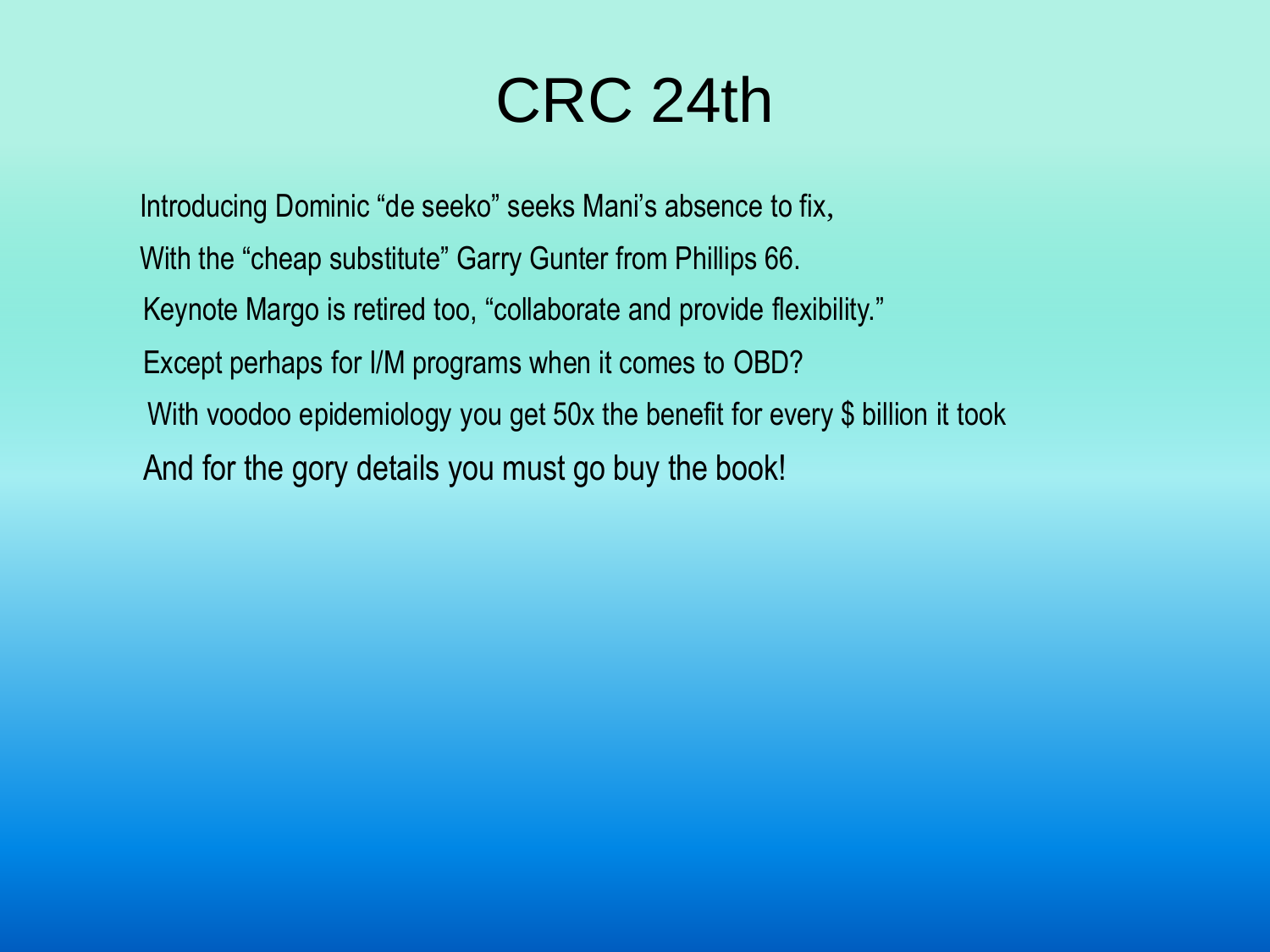#### **Vehicle Emissions Measurements: Remote Sensing**

Gary says recessions cause emissions not to decrease, While deutschespracher Jens annoys car makers with ease. And Rachel from Guam declares with calm that HDDPF excels While Marta from Spain tells us again that diesel car NOx repels.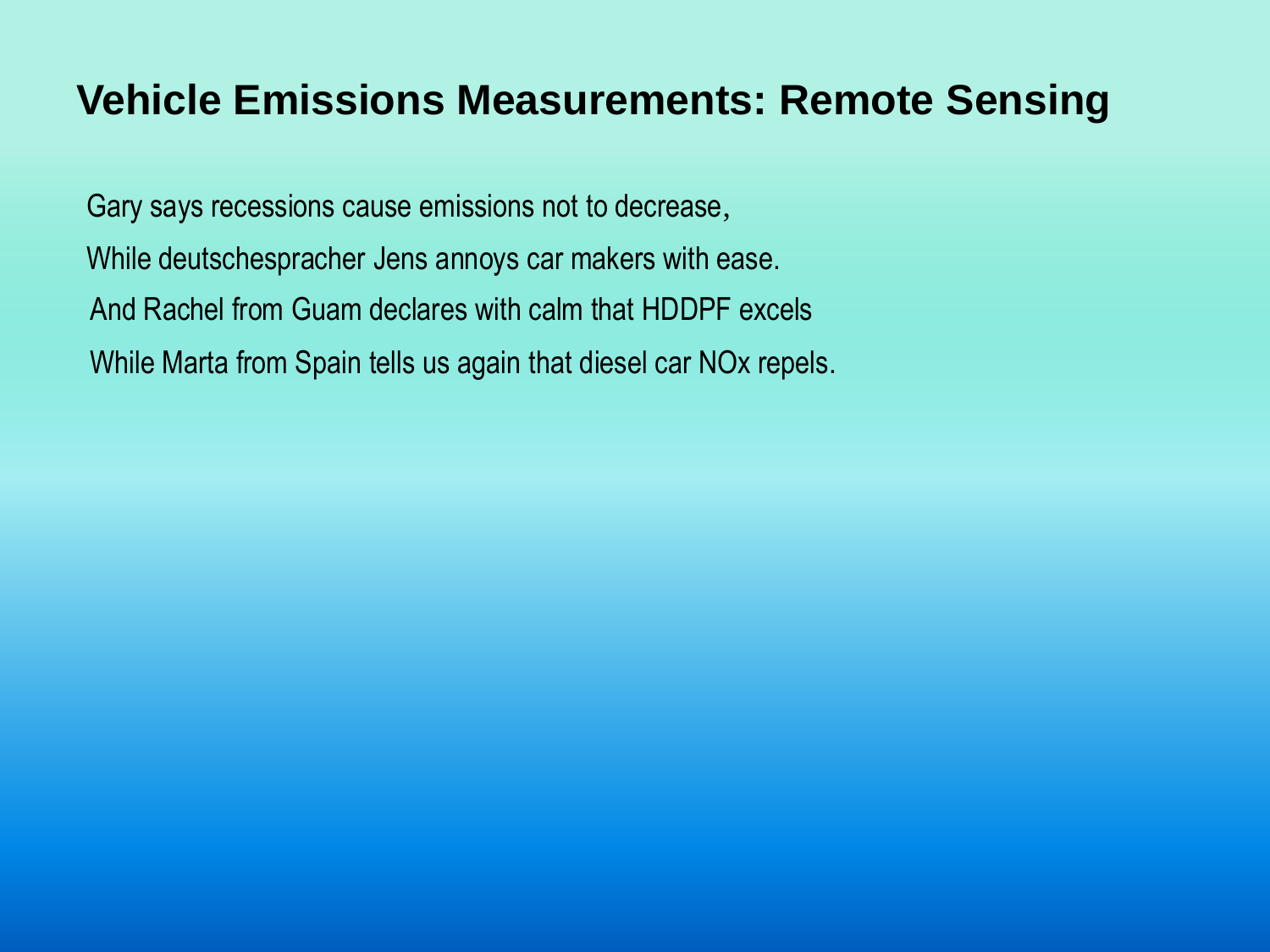#### **Posters**

"Go see the posters" Chris says so.

With mug shots for each presenter so you know where to go.

I found a high polluting Prius poster. Well, what do you know!!

The author says "Polluting high-mileage hybrid cars; nobody seems to care."

We have no corporate lobby, those of us who breathe the air!

#### **Vehicle Emissions Measurements: Laboratory**

Dixit domina Poornima measures nine trucks with precision.

Carl needs a CRADA because Colorado's I/M actually measures emission!.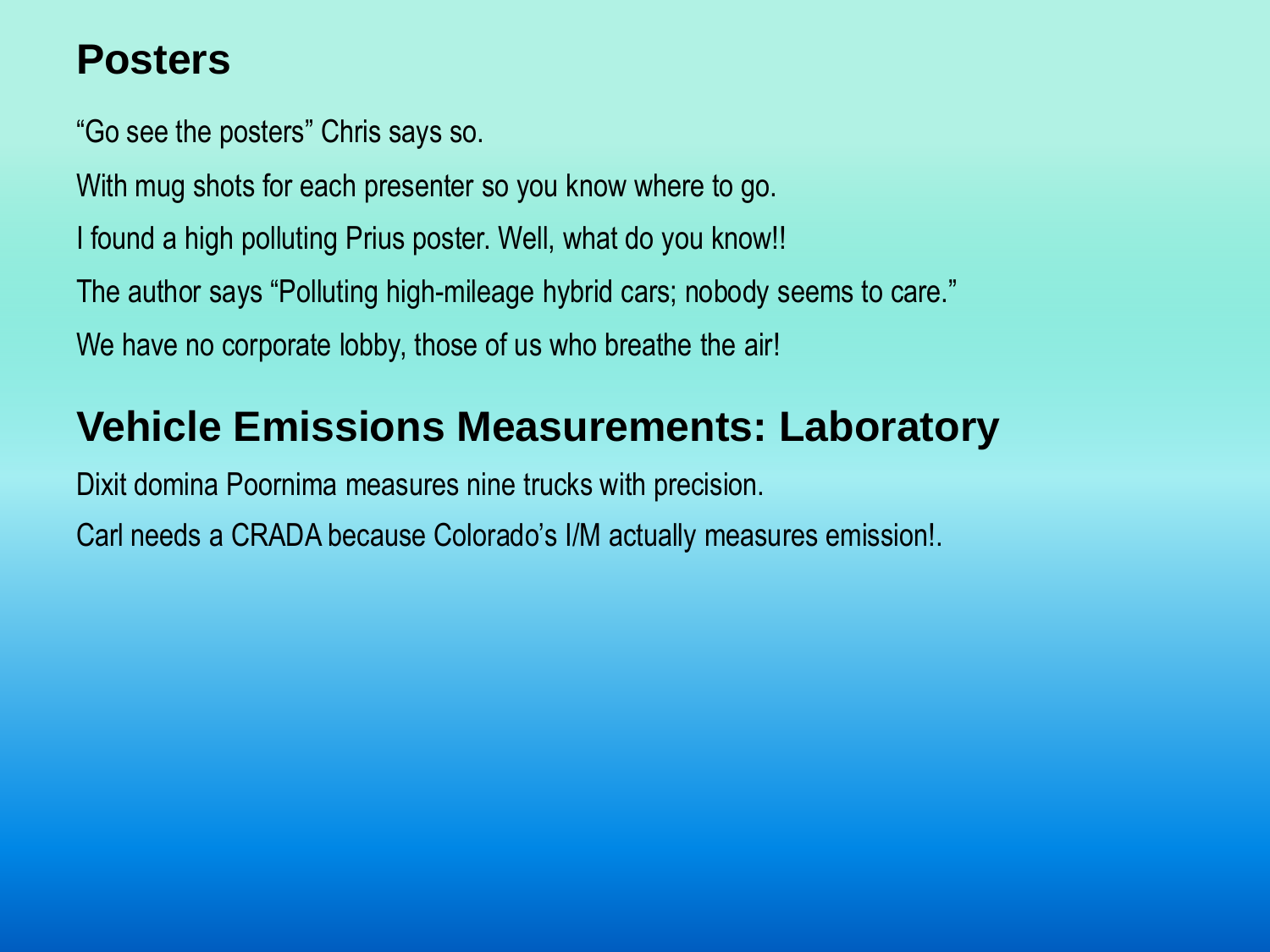## **Vehicle Emissions Measurements: Portable Systems**

Jukka found high emitting Finnish cars, we appreciate with thanks. Tunnel findings motivated Connie to drill holes in tanks. Gurdas our slick sikh is seeking real refuse results with MOVES2010B Jorn has two more garbage trucks with odd results for us to see. Marc talked to CRC wearing a tie. Does he know of the danger it's in? When the world was young you bought a car. Now you buy a tier and a bin. Carol Wong from Hong Kong, "You shouldn't use a dirty tunnel for long". Sam and Nick they both agree that EPA does good work on MPG. Driving around with PEMS in your car. ISA will hurt says Karl. Francais Francesco dit que leur PM PEMS vraiment va pas mal.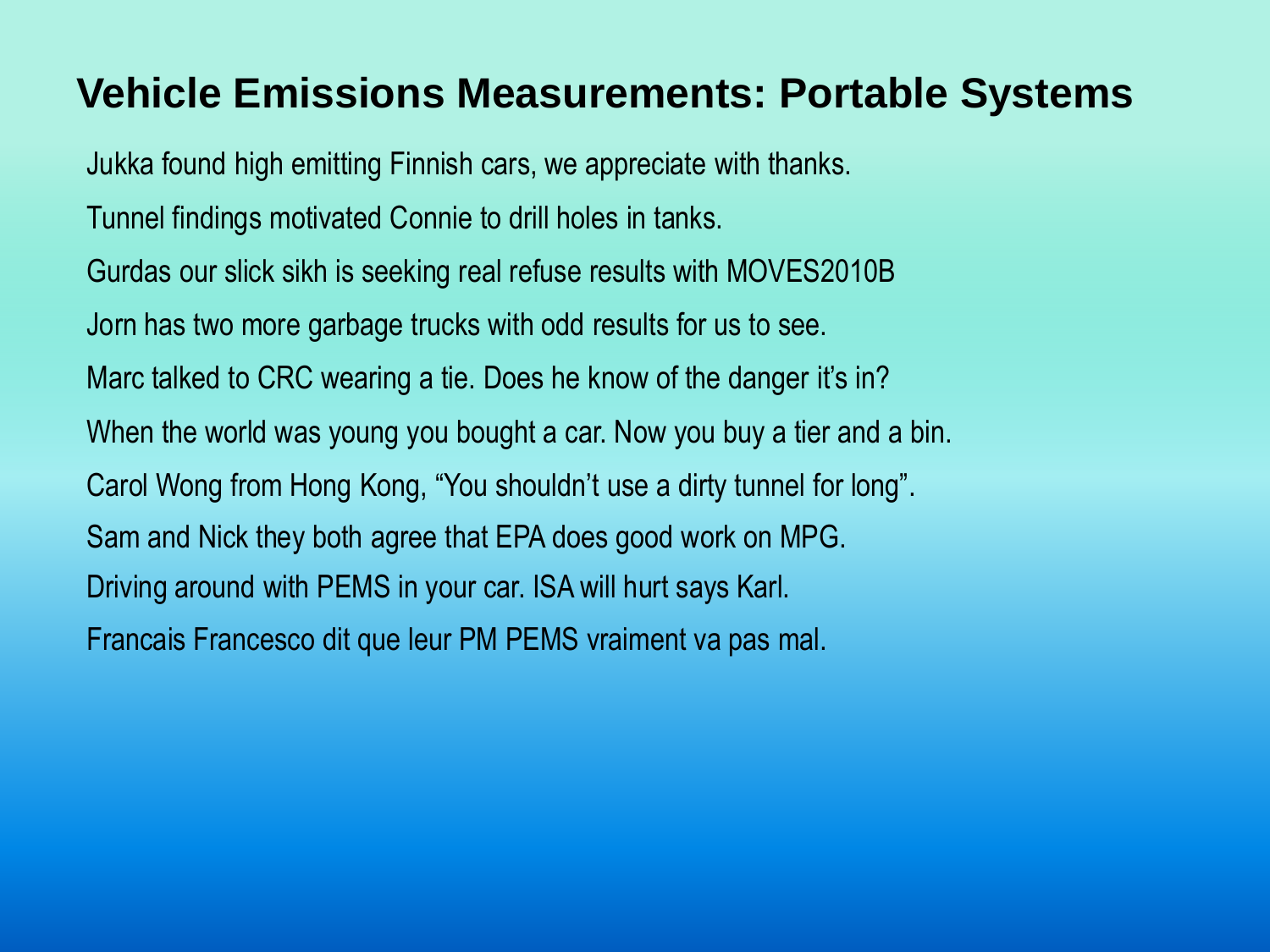## **Old Town**

Greeted by Margaritas; right royally entertained. Casa Guadelajara's hospitality is unconstrained.

Susan Collet's committee is called the AIC. If you believe the computer model, there's no benefit from LEVIII.

#### **Measurement Method Development**

EPA's standard for  $N_2O$  is no laughing matter said SwRI's Gene. Most acronyms in the title Saroj; I wonder what they mean. Rob's now selling for Sierra. A higher mountain and a new tool? Barbara's doing FTIR too. NMHC is hard when M is all your fuel.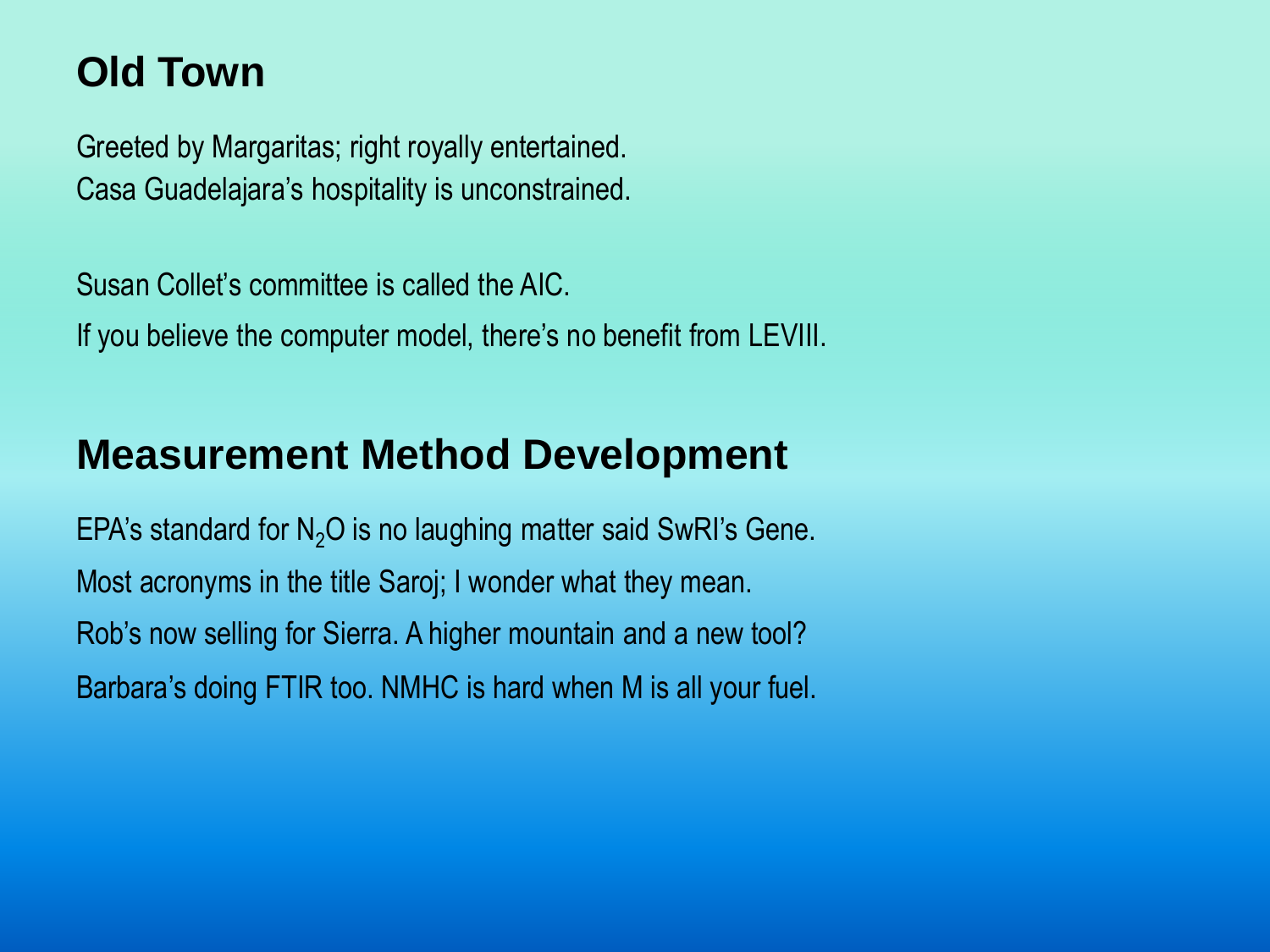## **Off Road**

CARB is converging on the humble mole. Off road standards in gm/hole? Cao again's hybrids don't get emission benefits on the whole. Even bigger hole Bugarski ran from NO<sub>2</sub> before he felt the pain. NCSU has a Graver problem; entice more passengers on the train. Dredging San Francisco Bay, biofuel may be the way For Nicholas to spend a day, and for advanced degree to pay.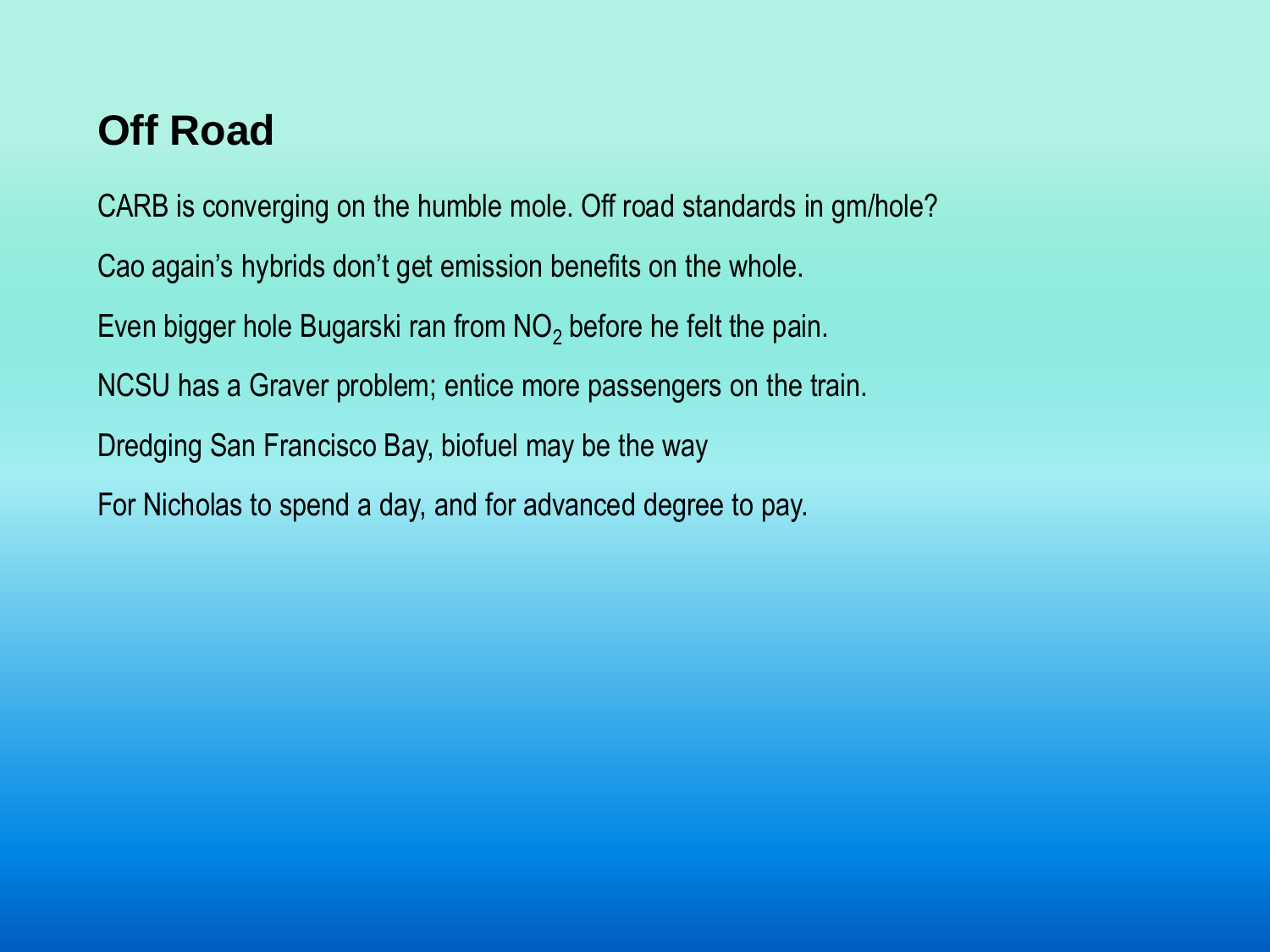#### **Particulate Matter Management**

California's dreamin' again of a gravimetric rule

Whereby each passing vehicle lowers the ambient PM pool.

Imad has a neat denuder. David says it will overcorrect.

EC, BC, maybe soot. Matti says that it matters how many benzene rings you connect.

A health benefit from 1 mg/mi takes voodoo epidemiology.

On the other hand, ridiculous standards are a job security guarantee.

Cantab Kingsley's CPC is hot enough to cook your chips (and fish).

Yusuf Khan's BSPN is trying to meet Cummins' reproducibility wish.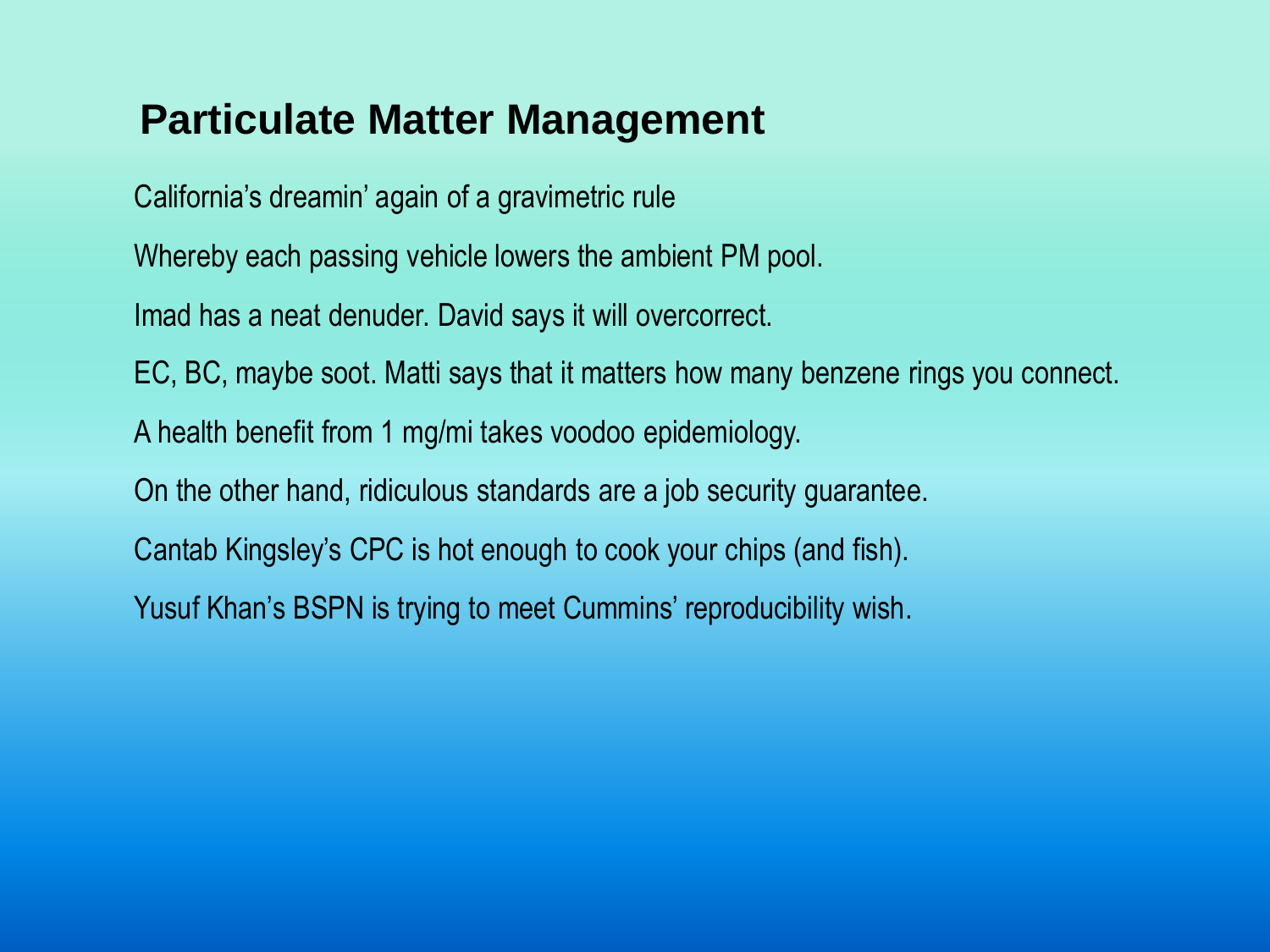# **Emissions Modeling**

EPA's Nam confirmed that success depends on outliving your foes. John has jumped, gives states good MOVES which for sure he knows. Hot soak, cold soak, liquid leaks, all them David shows. Mario Alvarado-Castillo "validates?" MOVES with MOBILE6. Vern's doing EMFAC 20something; CalVAD he will fix. Dan Carder is looking at detailed T to predict emissions from HDDV. Nigel and Jun Tu's IBIS must be right. It agrees with EMFAC! Susan's computer models show good results that we would all hope to see.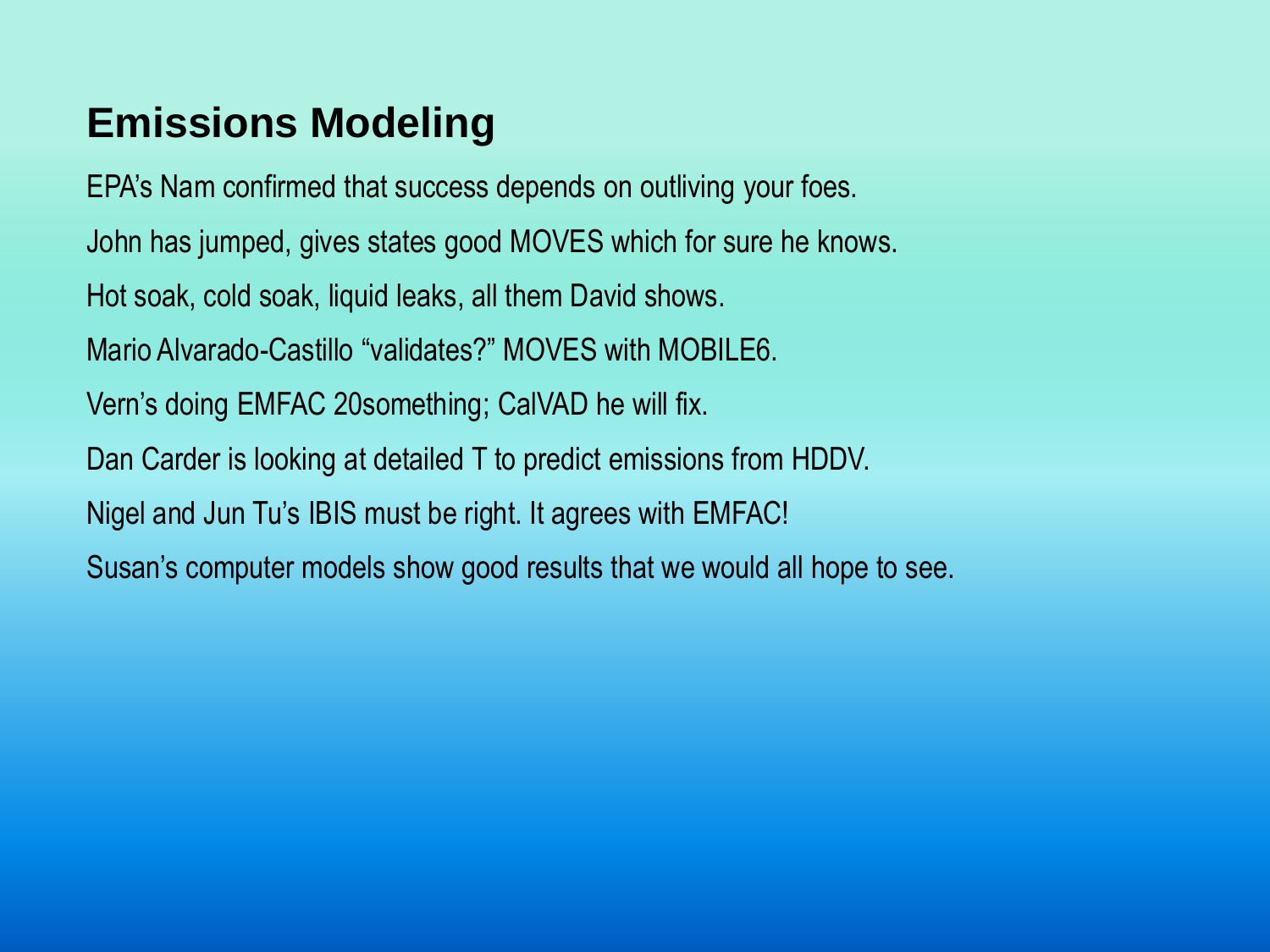## **Fuel Effects: Heavy Duty**

Adam beats upon his dyno cycle to resemble reality fast and slow.

With RSD we discovered NH<sub>3</sub> from LNG. Arvind turned it into a source of dough.

David's lost his particles. Tells which bus his city should take.

Maryam from UCR shows additives are oil of snake!

Thanks for few talks before break; anticipating old geyser's needs to dose urea

Kittelson clarified that these phenomena are outside NTE eh!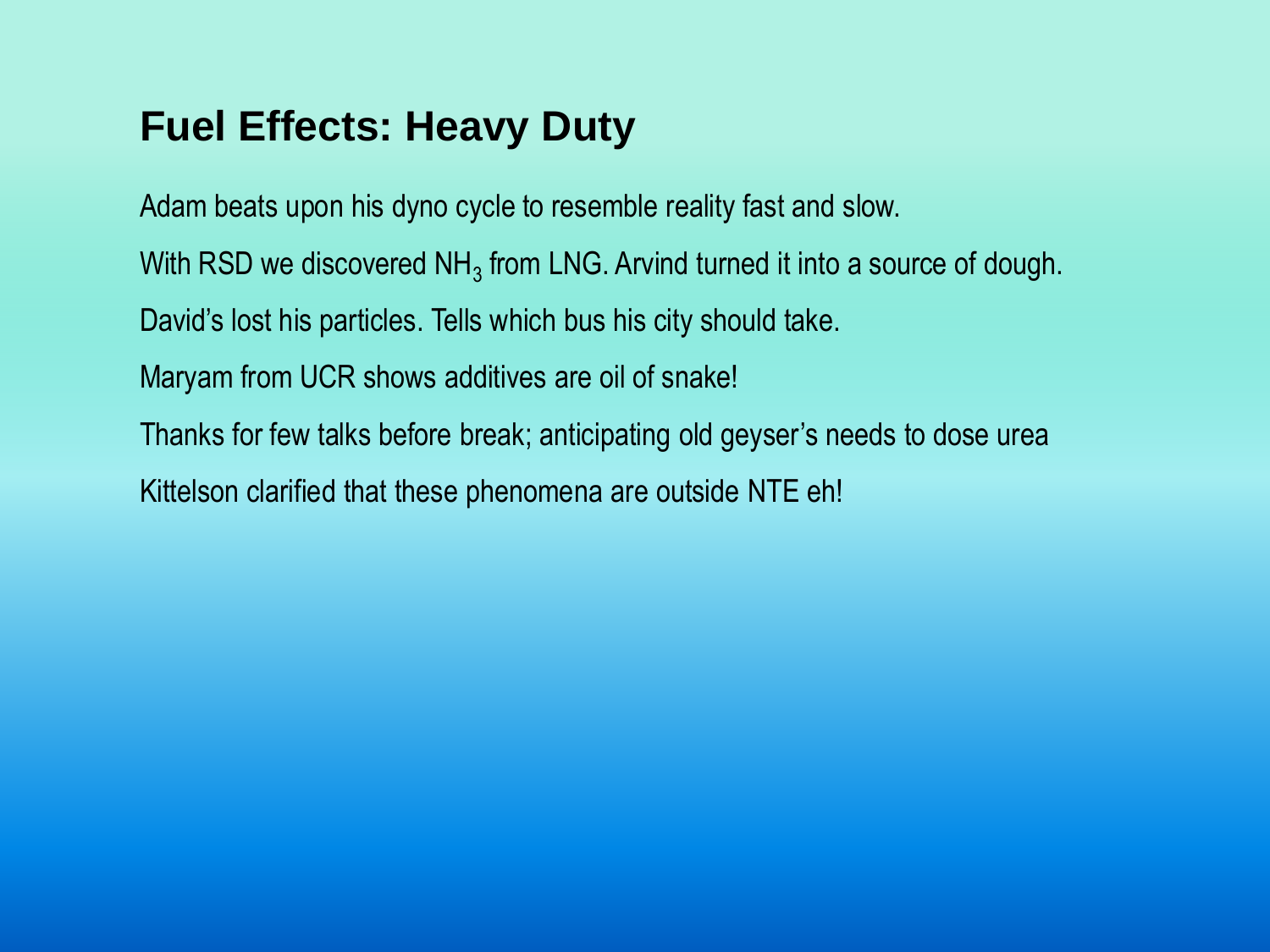## **Fuel Effects: Light Duty**

Peter's variable emissions E-94. Real World never preconditions so precondition more.

SIDI Short gives two new cars a hygroscopicity score.

Dr. Tsai's motorcycle emissions with added booze look good.

Dr. Simsoo Park's LPGDI looks great with clever stuff under the hood.

CRC E-98 EPAct/E; Gene's great results, but waters are muddied.

Real World emissions all come from broken cars, which certainly shouldn't be studied!

Corn ethanol's not only an ecodisaster. Aron shows it makes PM faster.

How many Thiruvengadams does it take to get us to change our driving modes?

Carl again shows "clean" for a day with OBD trouble codes.

Big Brother Gene is watching you. State Farm and Verizon know your location for true.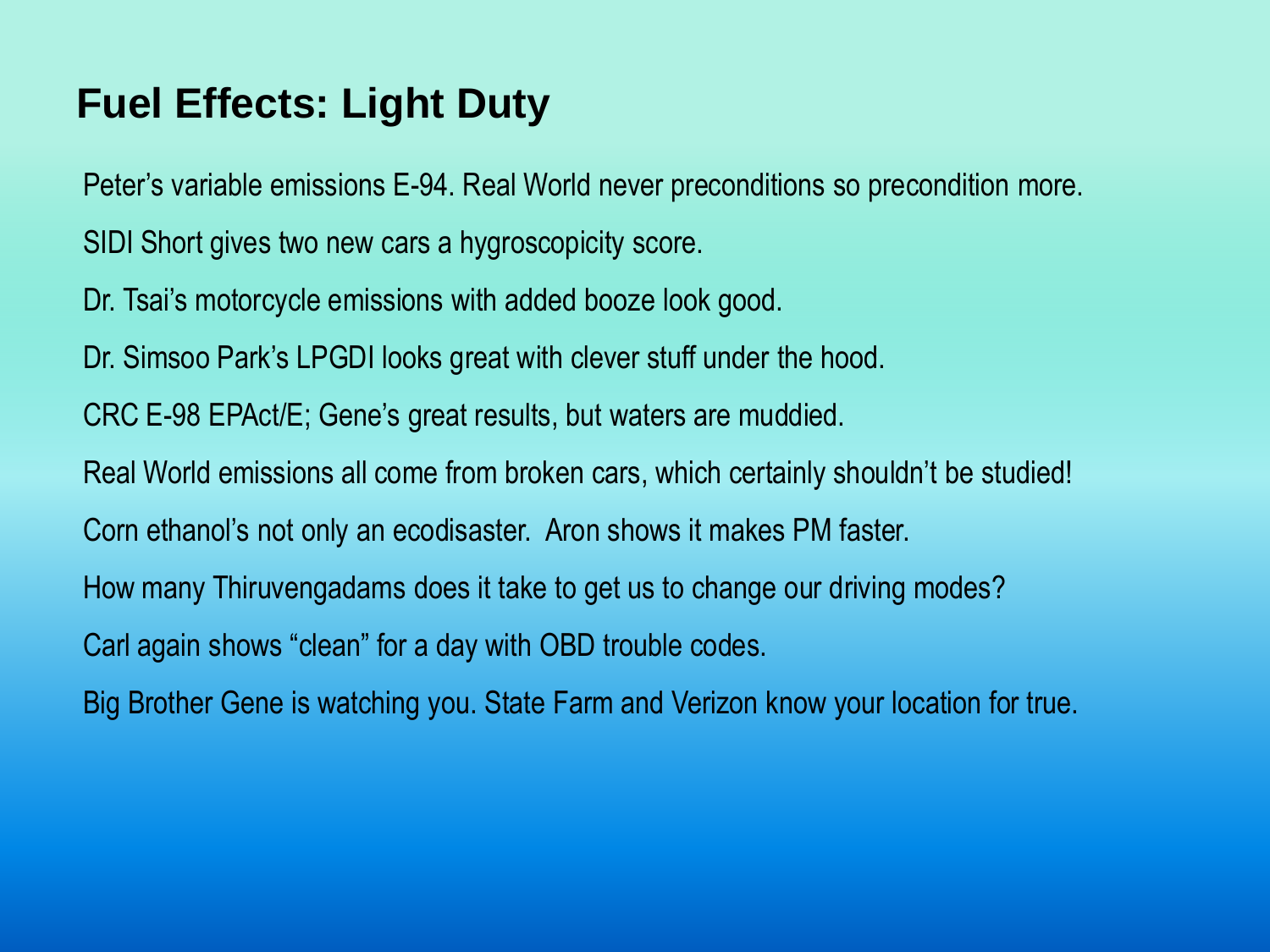#### **Emissions Control Measures, I/M, and OBDII**

Patron saint of canisters, St. Denis says measure the temperature T.

Do they really not control Evaps in China with any OBD?

Martin Weiss from JRC will encourage his bureaucrats for standards new

Joe Z. likes the SHED or OHMS for Texas AMU.

Brendan's doing remote sensing down under for CSIRO.

Todd says a 100k mile warranty does little for a truck with 1.5mm miles to go.